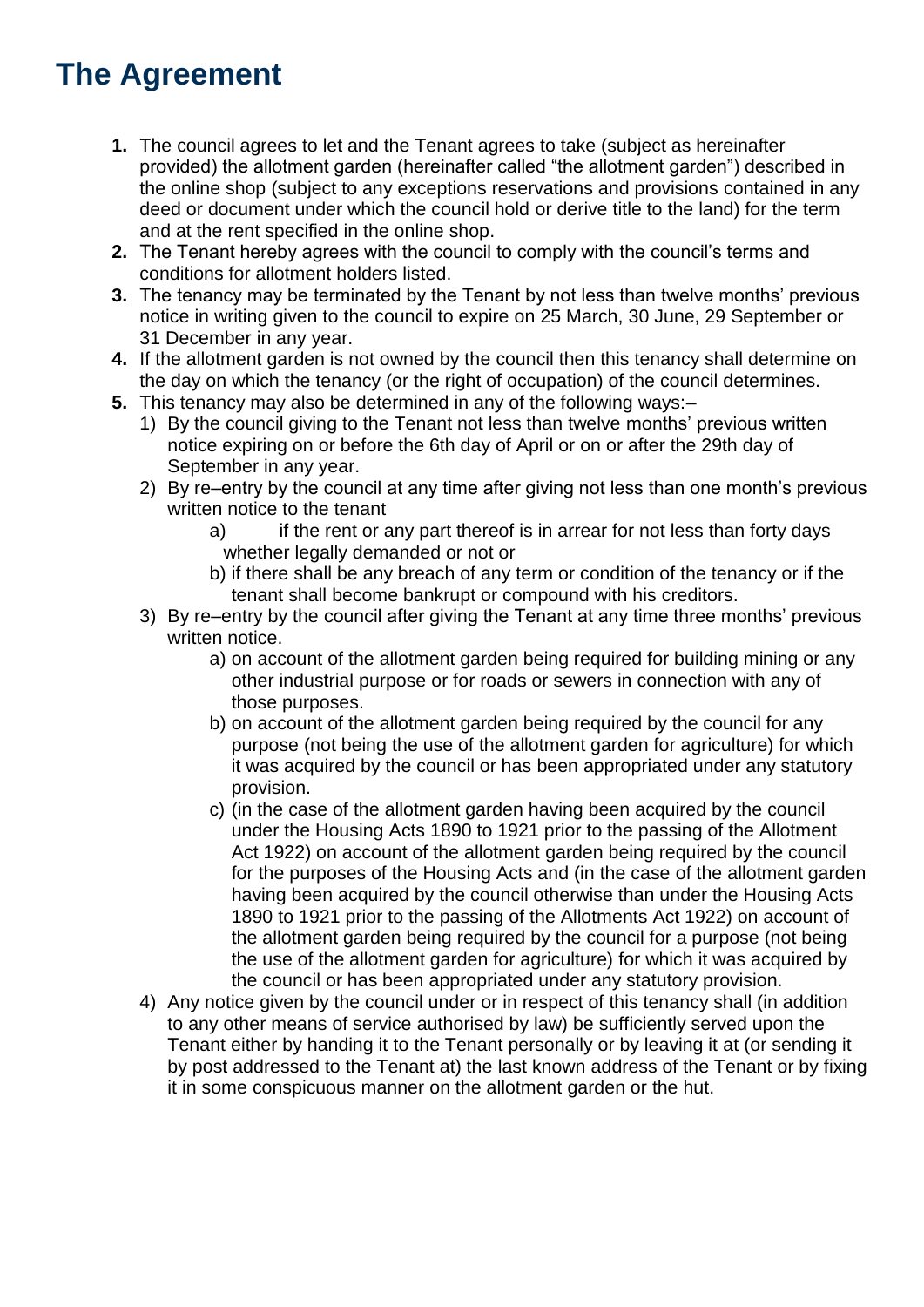## **The Schedule**

**The Rent:** The tenant shall pay a yearly plot rent as stated in the online shop in respect of the land (payable yearly on 29<sup>th</sup> September) and proportionately for any part of a year over which the tenancy may extend PROVIDED THAT the council may alter the amount of yearly rent by giving notice 12 months notice to the tenant

## **Terms and conditions for allotment holders**

- **1.** To pay the rent hereby reserved without deduction in manner hereinbefore mentioned.
- **2.** To use the allotment garden as an allotment garden only and in particular not to use the allotment garden for any trade or business whatsoever.
- **3.** To keep the allotment garden clean, free from weeds and well manured and otherwise maintain it in a good and proper state of cultivation and good condition.
- **4.** Not to cause or permit or suffer to be caused or to arise any nuisance or annoyance to the occupier of any adjoining or neighbouring property or any obstruction of or encroachment on any path or haulingway intended for the use of the occupiers of any adjoining or neighbouring property or use barbed wire for a fence adjoining any such path or haulingway.
- **5.** Not to assign underlet or part with the possession of the allotment garden, the hut or any part of the allotment garden.
- **6.** Not without the previous written consent of the council as landlords (whether or not consent of the council in any other capacity has been given or is required) to erect or place on the allotment garden any building structure or erection of any kind whatsoever (other than the hut) and in particular not to use, place or bury any corrugated or sheet iron (or similar object) for any purpose on or near any boundary of the allotment garden provided that where such written consent is granted any building or hut shall be maintained in a good and sufficient state of repair and condition to the complete satisfaction of the council failing which the council may require the Tenant to remove such building or hut from the allotment garden.
- **7.** To leave a clear unobstructed and of at least (450mm) 18 inch division path on each side of the allotment garden and to maintain the path in a safe condition, keeping any grass mown on a regular basis.
- **8.** To permit any officer or member of the council or any other person authorised by any such officer or member otherwise entitled to enter and inspect the allotment garden and the hut at any time.
- **9.** Not without the previous written consent of the council as landlords to plant or permit or suffer to grow any trees (other than any trees which the council may require to be preserved).
- **10.**Not to deposit or permit to suffer to be deposited on the allotment garden any refuse or decaying matter (except manure and compost in such quantities as may reasonably be required for use in cultivation on the allotment garden) or place any refuse or matter elsewhere on any adjoining or neighbouring property.
- **11.**Forthwith to provide and fix and thereafter to maintain in good condition in a conspicuous position in the front of the allotment garden a small board bearing clearly the number of the allotment garden.
- **12.**Forthwith to inform the council of any changes in his or her address.
- **13.**To observe and perform any covenants, conditions and provisions contained in any deed or document under which the council hold or derive title to the allotment garden.
- **14.**To yield up the allotment garden and the hut if provided by the council on the termination of these tenancies respectively in such condition as shall be in compliance with the agreements herein contained.
- **15.**To observe and perform any regulation which may be endorsed on this agreement or annexed hereto.